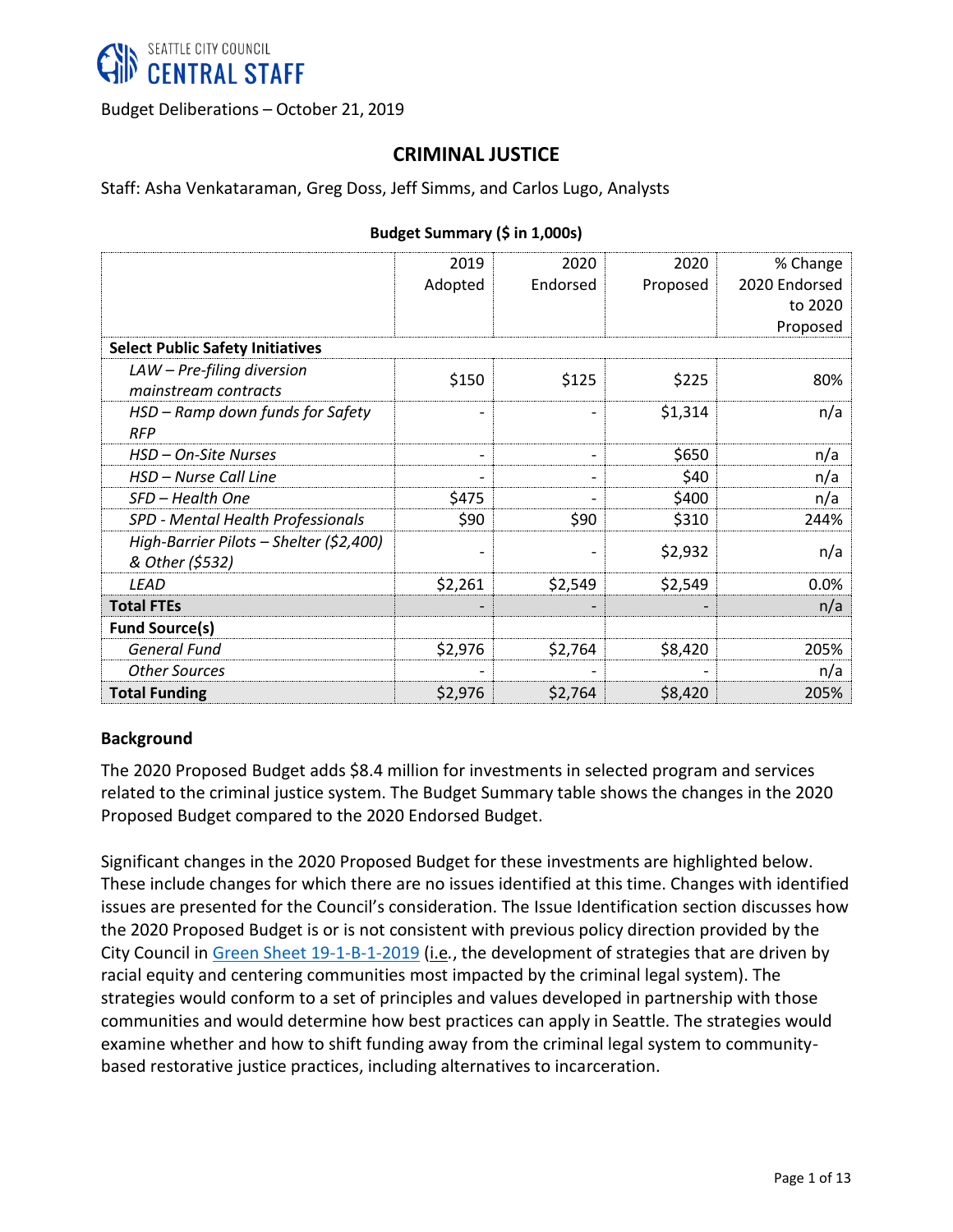#### **Notable Proposed Changes with No Identified Issues**

1. \$100,000 for Pre-filing Diversion - City Attorney's Office (LAW) – Asha Venkataraman

The 2020 Proposed Budget would add \$100,000 to the \$125,000 reflected in the 2020 Endorsed Budget. The combined amount of \$225,000 will support work that diverts young adults who have allegedly committed low-level misdemeanors from the traditional criminal legal system. The City Attorney's Office (LAW) contracts with Choose 180, a community-based organization that provides workshops under a restorative justice model. In 2019, LAW contracted with Choose 180 for six annual workshops and to support a dedicated young adult outreach and intake specialist. The proposed increase would allow LAW to contract for an additional six workshops.

## 2. \$1.3 million for Safety Request for Proposals (RFP) Ramp Down - Human Services Department (HSD) – Amy Gore

In 2019, HSD conducted an RFP process to fund organizations providing systems navigation and trauma intervention services to 18 to 24-year old individuals harmed by the criminal legal system in Seattle. HSD awarded \$4.4 million to 14 organizations. The 2020 Proposed Budget would add \$1.3 million of one-time funds to support organizations with existing contracts who applied for but did not receive awards from the RFP process. This investment was discussed on October 17 as part of the HSD presentation.

### 3. \$650,000 for On-Site Nurses (HSD) – Jeff Simms

The 2020 Proposed Budget would add \$650,000 in ongoing funds to place a total of four nurses at the five emergency shelters and permanent supportive housing facilities that result in the most 9-1-1 calls. These nurses would be on-site in the evening and early night to address physical health needs of individuals residing in these programs.

## 4. \$40,000 for a Nurse Call Line (HSD) – Jeff Simms

The 2020 Proposed Budget would add \$40,000 to develop and operate a nurse call line for homeless services agencies. Of this amount, \$3,000 is one-time. Customers utilizing homeless services programs would have the option to contact medical professionals on these lines rather than calling 9-1-1.

## 5. \$400,000 to Enhance Health One – Seattle Fire Department (SFD) – Greg Doss

The 2020 Proposed Budget would add \$400,000 to enhance the Health One mobile integrated health service. Health One sends a team of two fire fighters and one social worker to the scene of EMS calls that do not require emergency transportation (fire, ambulance). Patients are instead diverted to therapeutic destinations.

#### 6. Mental Health Professionals – Seattle Police Department (SPD) – Greg Doss

The Proposed Budget would add \$310,000 to fund four additional contracted Mental Health Professionals (MHP) in the SPD Crisis Response Unit. The Unit currently consists two police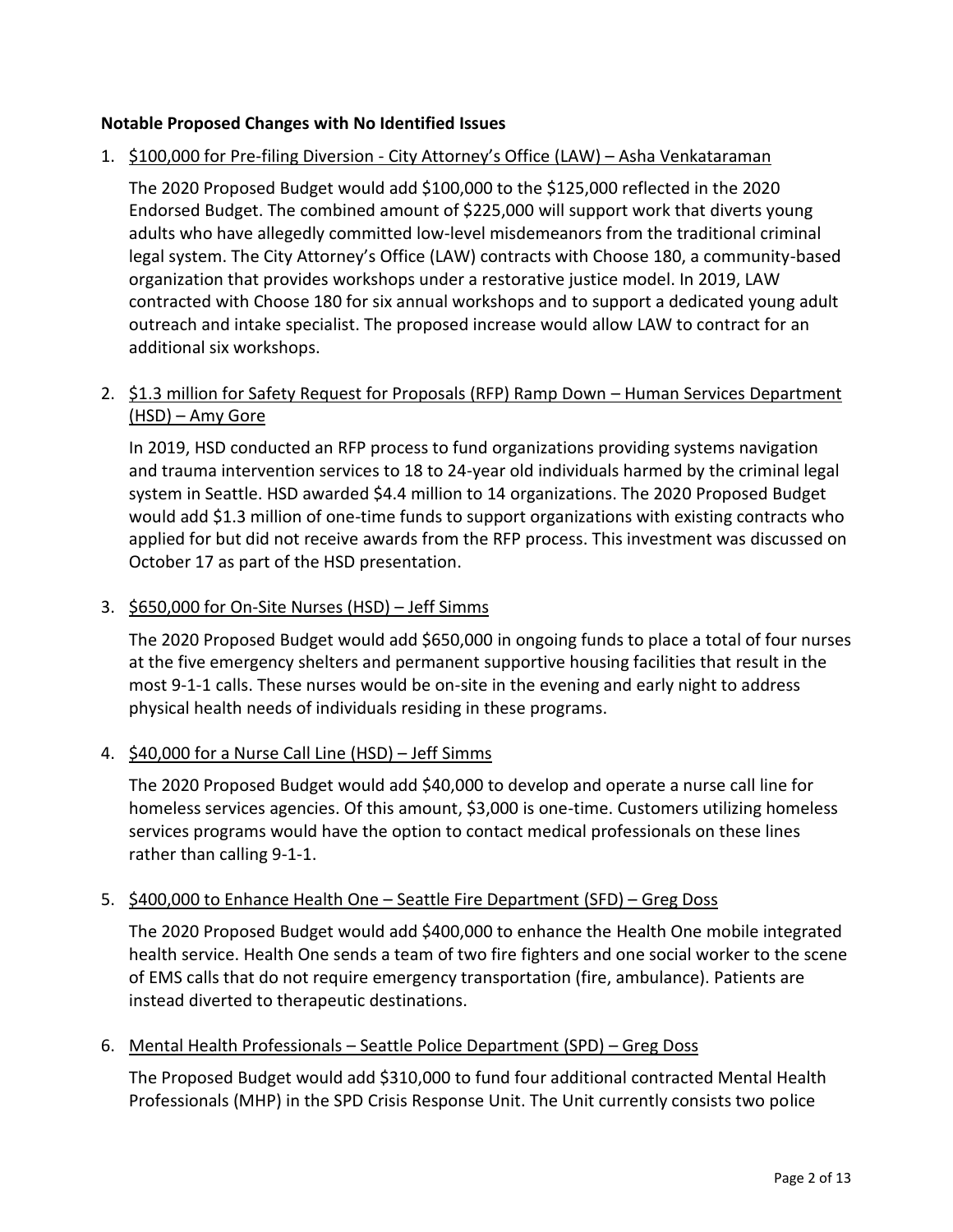officers and one MHP. The Unit works to connect individuals in crisis to resources to divert them from the criminal justice system. This add would allow SPD to expand from one Unit to five Units.

*7.* \$2.9 Million for High-Barrier Pilot Programs (Finance General) – Various Staff

The Proposed Budget would add \$2.9 million in Finance General Reserves to fund four pilot programs to address high-barrier individuals as follows:

|                                               | One-time    | Ongoing   | <b>Total</b> |
|-----------------------------------------------|-------------|-----------|--------------|
| Enhanced shelter (King County jail west wing) | \$2,400,000 | \$0       | \$2.4M       |
| <b>Case conferencing (LAW)</b>                | \$0         | \$149,500 | \$149,500    |
| <b>Rapid-reentry connector (King County)</b>  | \$0         | \$213,000 | \$213,000    |
| <b>High Barrier probation (SMC)</b>           | \$0         | \$170,000 | \$170,000    |
| <b>Total</b>                                  | \$2,400,000 | \$532,500 | \$2,932,500  |

*Note: Items b, c, and d below are discussed in more detail in the Issue Identification section.* 

*a. Enhanced Shelter in King County Jail Pilot –* Jeff Simms

The Proposed Budget would add \$2.4 million in new funding to open and operate an enhanced shelter in the King County Correctional Facility. Capital cost for tenant improvements would be equally split with King County. The \$2 million is added to Finance General Reserves for this purpose. The \$400,000 would provide six months of operating the program, assuming it can be operational by July 2020.

*b. Case Conferencing Pilot* – Asha Venkataraman

This pilot would focus on high-barrier individuals by establishing an ongoing case conferencing group with dedicated law enforcement staff to discuss progress and strategies. The \$150,000 would provide a dedicated assistant city prosecutor for this purpose.

*c. Rapid Reentry Connector Pilot* – Asha Venkataraman

The King County jail provides limited reentry planning support to individuals who have been in custody for 72 hours or more. However, there are no reentry services for individuals booked into jail who are released under the 72-hour threshold. This proposal would embed a reentry planner in the jail to triage such releases with services. The 2020 Proposed Budget would add \$213,000 for this purpose.

*d. High Barrier Probation Pilot –* Carlos Lugo

Individuals who plead or are found guilty of a misdemeanor offense may be sentenced to jail or placed on probation. The 2020 Proposed Budget would add \$170,000 for implementation of the High Barrier Probation (HBP) pilot through Seattle Municipal Court (SMC).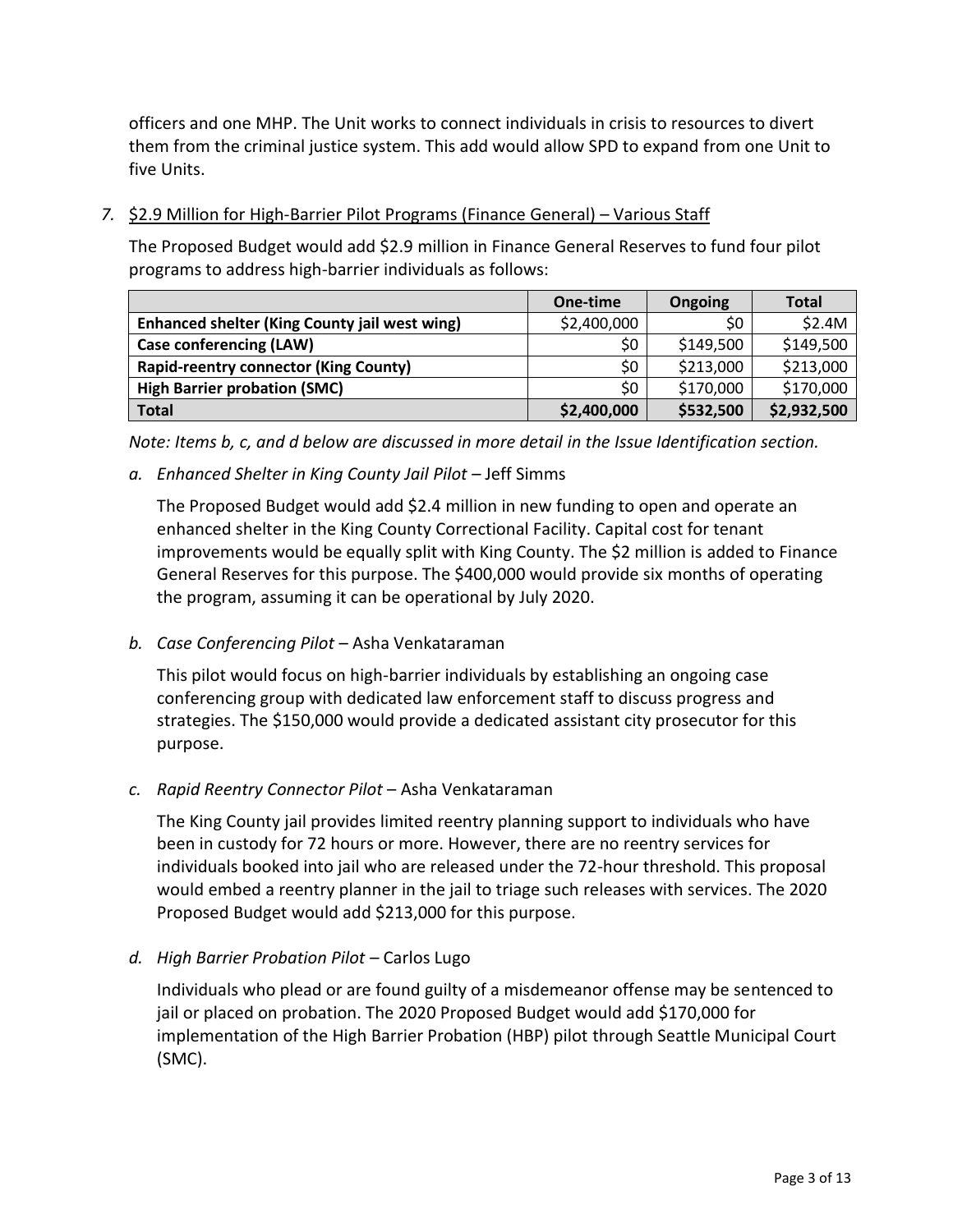The 2020 Proposed Budget additions discussed in this paper are categorized in Figure 1 by stage in the criminal legal system, using the Sequential Intercept Model (SIM). SIM was developed to provide a conceptual visualization to use when considering the interface between the criminal legal system and the mental health system. It is useful beyond its original intent to provide a framework for where the City's programs, responses, and proposed investments fall. The SIM maps out the criminal legal system by breaking it into six intercepts corresponding to key decision points where interventions could prevent individuals from entering or penetrating deeper into the criminal legal system. It is the general framework that the high-barrier individual work group (HBIWG) used in its delberations and a valuable tool in mapping how the City is investing its resources upstream of involvement in the system and further downstream within the system itself.



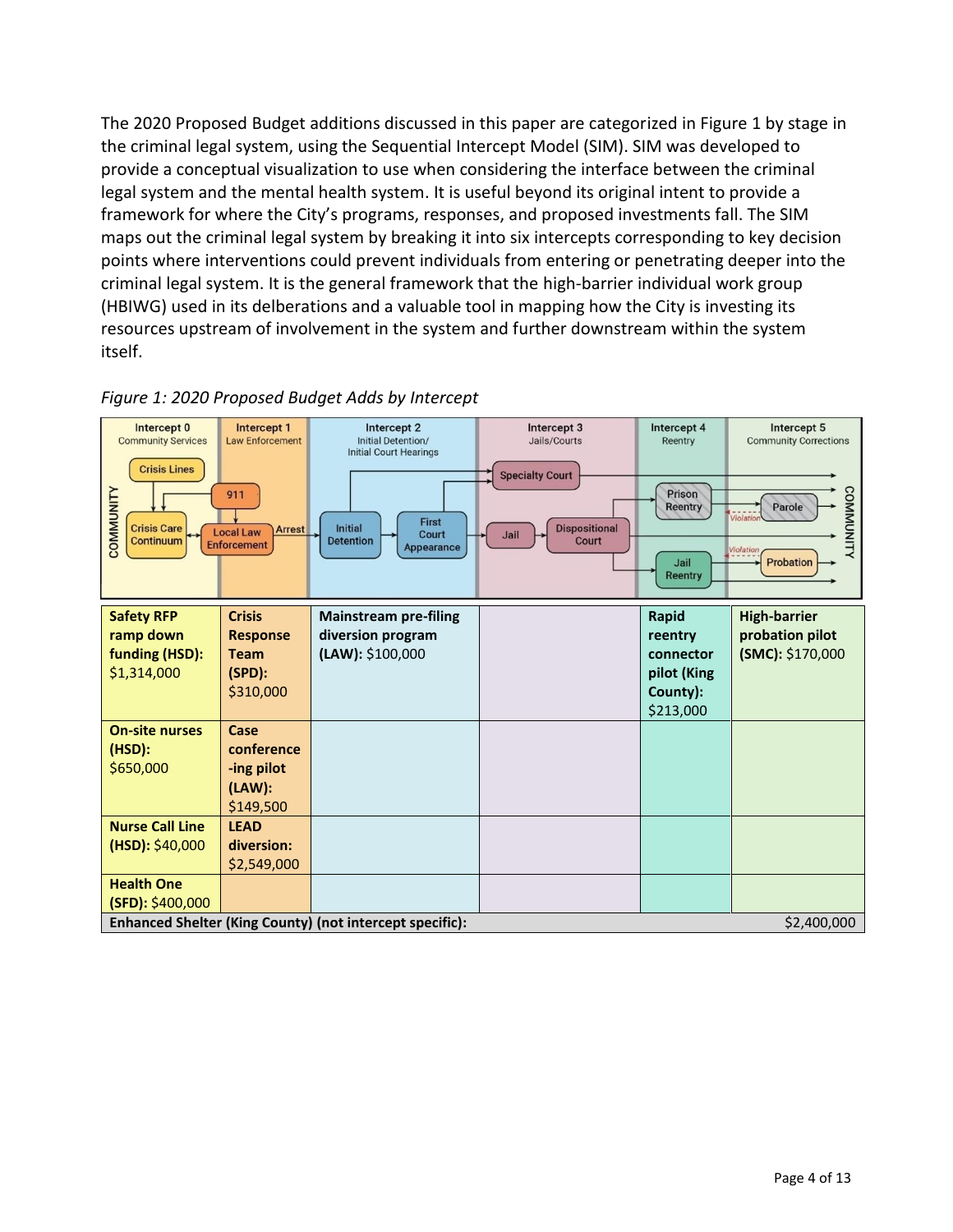### **Issue Identification**

### **1. Non-shelter related high-barrier individuals pilot programs - Asha Venkataraman & Carlos Lugo**

The 2020 Proposed Budget would add \$532,500 to support three non-shelter-related high-barrier individuals pilot programs (items 7b, 7c, 7d).<sup>1</sup> There are three related potential issues for Council's consideration. First, the HBIWG developed the pilots in a process separate from the Council's criminal legal system alignment work. Second, it is unclear whether and to what extent the pilot proposals align with Council policy and intent, because the development of the pilots is still in progress, as is the Council's alignment work to partner with communities most impacted by the criminal legal system. Third, it is unclear how these pilots align with the Reentry Workgroup's recommendations (se[e report released October 2018\)](http://www.seattle.gov/Documents/Departments/CivilRights/Reentry%20Workgroup%20Final%20Report.pdf).

A preliminary comparison of the HBIWG's process and the initial description of the pilot programs shows both inconsistencies and consistencies with respect to the intent of the Council's criminal legal system alignment and the Reentry Workgroup's recommendations. It is Central Staff's assessment that setting aside funding in Finance General reserves for recommendations from the work group is prudent. However, it is unclear whether the Executive's decision that the HBIWG's proposed pilots are the appropriate recommendations and whether the designation of funds for these specific pilots is timely.

### **Options**

- A. Cut or reprogram some or all proposed adds intended for the pilots (7b, 7c, and 7d) for other Council priorities. Specifically:
	- 1. 7b. Case conferencing: \$149,500
	- 2. 7c. Rapid reentry connector: \$213,000
	- 3. 7d. High-barrier probation: \$170,000
- B. Add a proviso restricting spending until additional information has been provided.
- C. Adopt 2020 Proposed Budget.

## **2. Law Enforcement Assisted Diversion (LEAD) Program Funding - Greg Doss**

LEAD focuses on reducing recidivism and improving psychosocial outcomes for people who have been, or are at risk to be, engaged in the criminal justice system. LEAD also focuses on individuals engaged in law violations due to behavioral health conditions, continued drug use, and/or extreme poverty. The goal of LEAD is to reduce law violations by participants through use of harm reduction-based case management, prolonged engagement and coordination among justice system, law enforcement, human services and neighborhood partners. Program evaluations have found LEAD's point-of-arrest referrals are an effective, evidence-based method of achieving program goals and outcomes.

 $\overline{a}$ <sup>1</sup> High-Barrier Individuals Working Group, "Progress Report" P 17 (Sept. 12, 2019).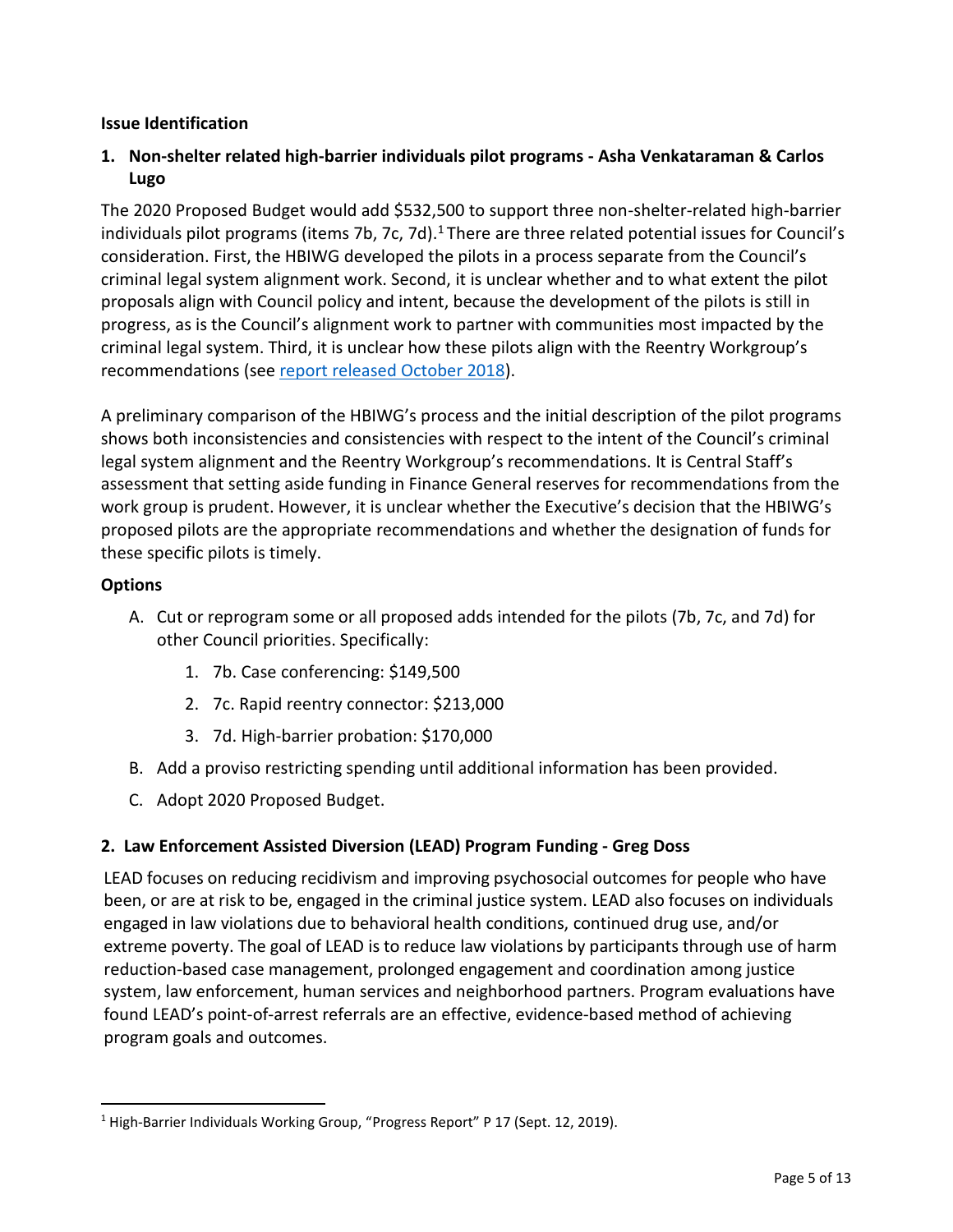LEAD estimates 70 percent of its clients are referred through social contacts while the other 30 percent are arrest referrals. While social contact referrals are not true point-of-arrest diversions, the majority of referrals are made by SPD officers who consider a client's criminal background before making referrals. In all cases, social contact referrals must be based on officers having a basis of knowledge and understanding that the individual violates the law related on behavioral health issues or poverty. LEAD staff have also indicated that approximately 80 percent of its clients are homeless.

Arrest diversion criteria were expanded in 2018 to include a population of clients with higher acuity mental illness. Beginning July 2018, LEAD law enforcement partners are able to refer individuals to LEAD when they are involved with a wider range of offenses, including criminal trespass; theft; and property destruction, which collectively account for nearly half of cases in which individuals were held for competency evaluation by the Seattle Municipal Court in the first quarter of 2018.

LEAD currently expects to receive \$4.87 million in funding from Seattle (\$2.55M in the 2020 Proposed Budget), King County (\$1.6 million), and private contributions (\$0.72 million).

LEAD anticipates that its costs for services in Seattle will be about \$4.72 million higher than currently identified funding: \$9.59 million in planned 2020 spending vs. \$4.87 million in 2020 revenues. LEAD's significant growth in costs are driven by the following assumptions:

- 1. Growth in the number of clients served continue accepting referrals from most precincts and begin accepting referrals from the Southwest precinct;
- 2. Continue accepting both pre-arrest diversion referrals (when officers have probable cause to make an arrest) as well as social contacts (when officers believe there is a high likelihood of an impending arrest);
- 3. Decrease the average caseload of case managers from 44 clients to 25 clients.

LEAD program staff presented the measures below at a presentation before the Budget Committee on October 2, 2019. Additional information and background are provided in Appendix A.

#### LEAD 2020 Budget Request

LEAD has created a budget to:

- 1. accommodate the significant increase in caseload that LEAD projects (assuming no changes,  $e.g.,$  in the way LEAD accepts referrals, in the range of services offered, etc.);
- 2. ensure that LEAD case managers staff a portfolio of no more than 25 cases; and
- 3. ensure that the Program receives adequate resources for the staff that support the program.

Beginning in 2021, LEAD's cost for case management is expected to increase to the full cost of the services. The anticipated 2021 increase to the LEAD program costs will result in a fiscal bow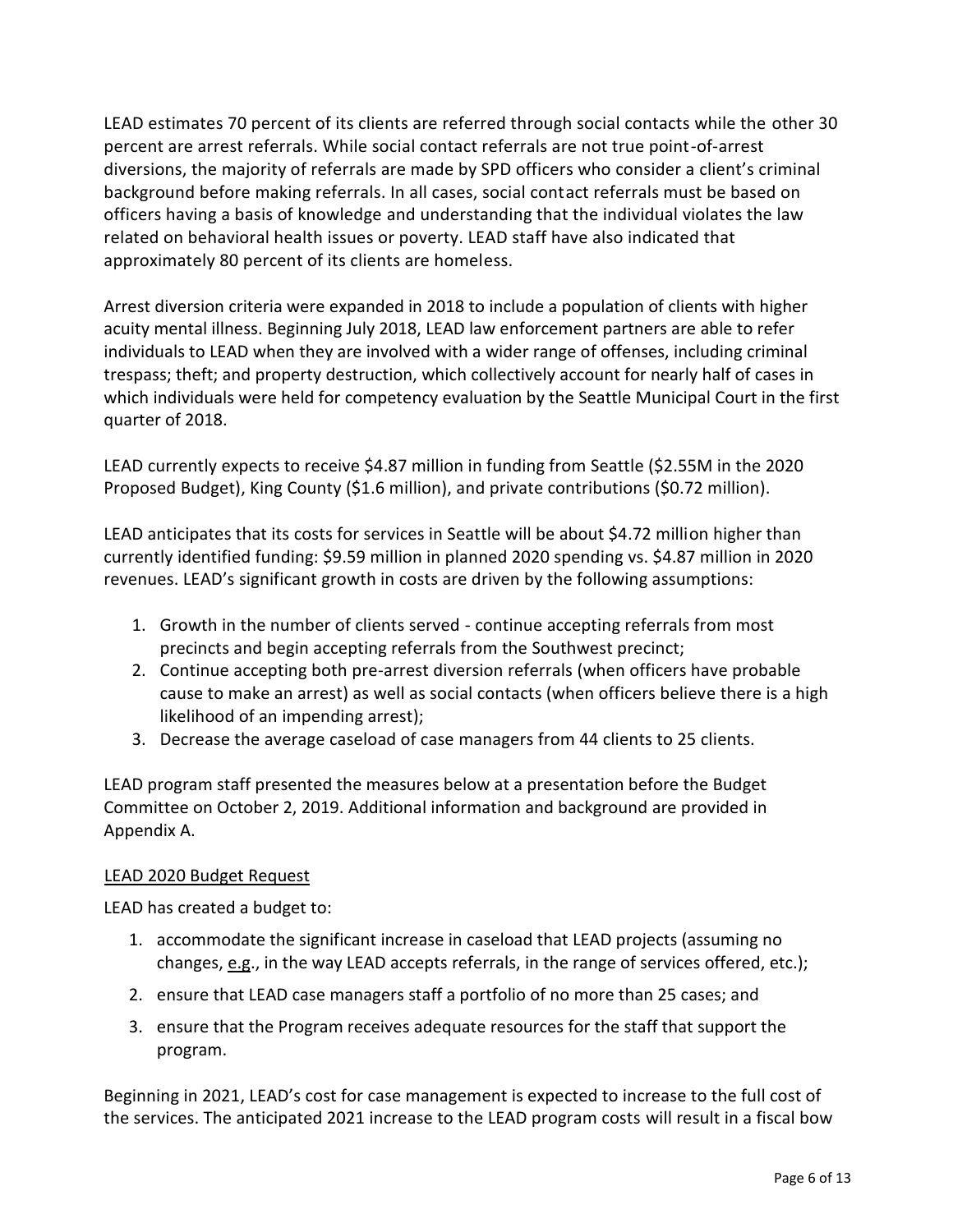wave of at least \$728,000 annually. LEAD staff anticipate additional significant costs in 2021 that are dependent on the following factors and for which there are no cost estimates:

- Continued and heightened public pressure for stepped-up enforcement in the lead-up to the Mayor's race, City Attorney race and the two citywide Council races;
- Increases in SPD staffing as incentive payments, recruiting strategies and a possible recession set in to improve the labor market;
- Expected geographic expansion into South Seattle and the Southwest precinct;
- Increased officer awareness via the LEAD database coming online in spring of 2020 and accessibility via the neighborhood offices in SODO, Capitol Hill & Aurora; and
- Full implementation of the expanded arrest referral criteria which were set (by SPD and the City Attorney, in consultation with BHRD and PDA) to be able to embrace 50 percent of all SMC cases in which legal competency is an issue.

## **Options:**

- A. Fund the Program request of \$4.72 million. (See item #1 under Budget Actions Proposed by Councilmembers section.)
- B. Fund less than \$4.72 million. This action might be informed by information obtained about LEAD's work with private funders. (See item #2 under Budget Actions Proposed by Councilmembers section.)
- C. Fund less than \$4.72 million with an understanding that the Program may have to discontinue accepting new cases and/or not expand citywide.
- D. Fund less than \$4.72 million and request that the program reduce its scope of potential clients (e.g., fund only point-of-arrest diversions).

# **Budget Actions Proposed by Councilmembers as of October 10, 2019**

## Non-LEAD related criminal justice

- **1. Cut \$1.5M from SMC funding used for probation enforcement (Councilmember Sawant) –** This action would make an ongoing reduction to probation enforcement and redirect the \$1.5 million to pilot restorative justice alternatives to the traditional criminal justice system.
- **2. Add funding for community-based responses to hate violence (Councilmember Herbold) –** This action would add one-time small grant funding in an amount to be determined for the Office for Civil Rights to administer to community-based organizations who implement or can develop responses to hate crimes. This would also help these organizations create a mechanism to share reporting of hate crime data.

# LEAD

**3. Add \$4.72 million to the LEAD program (separate proposals were made by each of the following: Councilmembers González, O'Brien, Mosqueda, and Sawant) –** This action would fully fund the LEAD program to support over 1,400 clients and the services of 73 case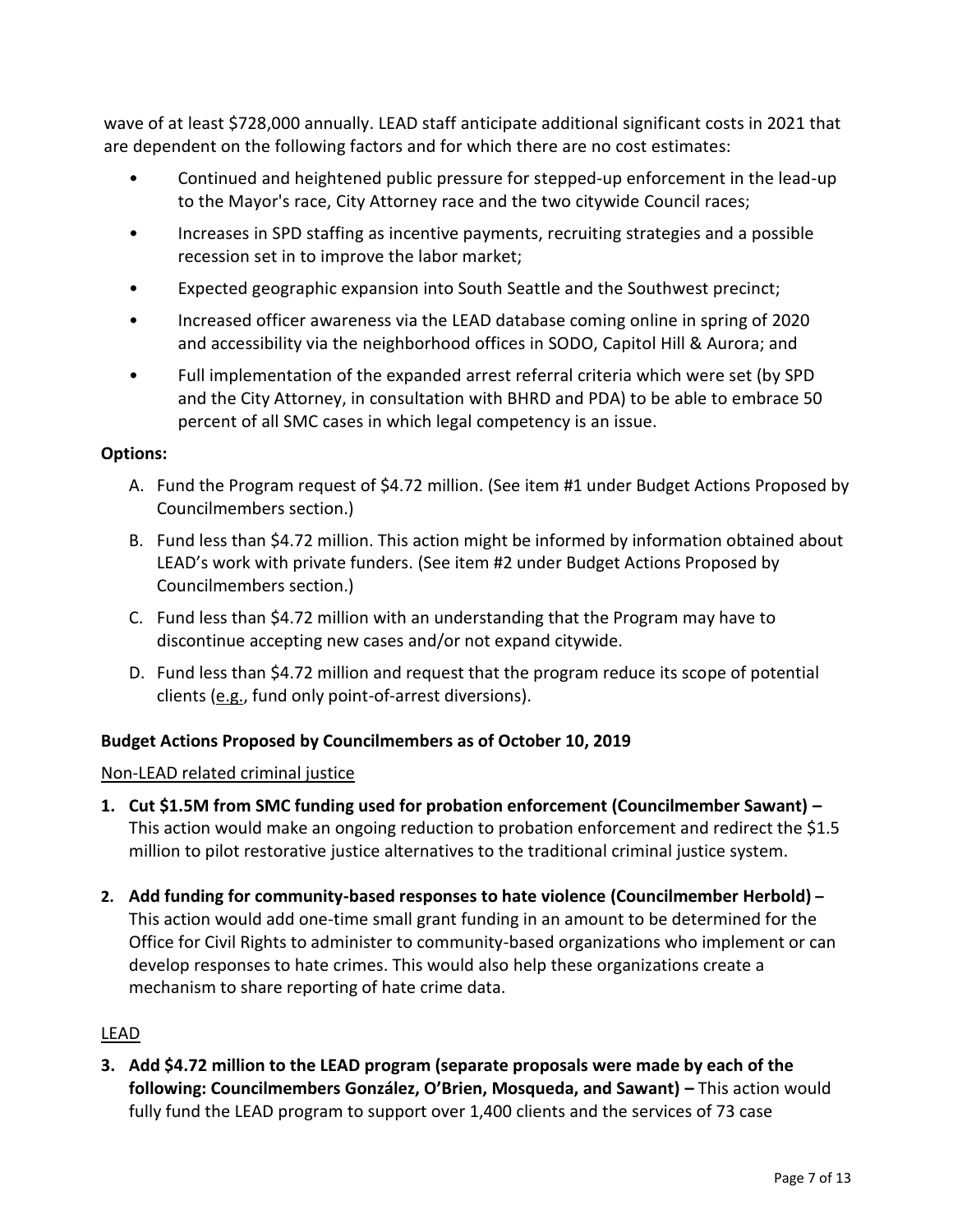managers. This is ongoing funding that would create a bow wave of not less than \$728,000 for the 2021 budget all other things being equal.

**4. Add \$3.5 million to the LEAD Program (Councilmember Bagshaw) –** This action would provide partial funding for the LEAD program to support over 1,400 clients and the services of 73 case managers. This is ongoing funding that would create a bow wave of not less than \$728,000 for the 2021 budget all other things being equal. This funding level assumes that the LEAD Program will actively seek private sector contributions to make up the difference to the \$4.72 million requested.

## **Appendix:**

A. LEAD Program Funding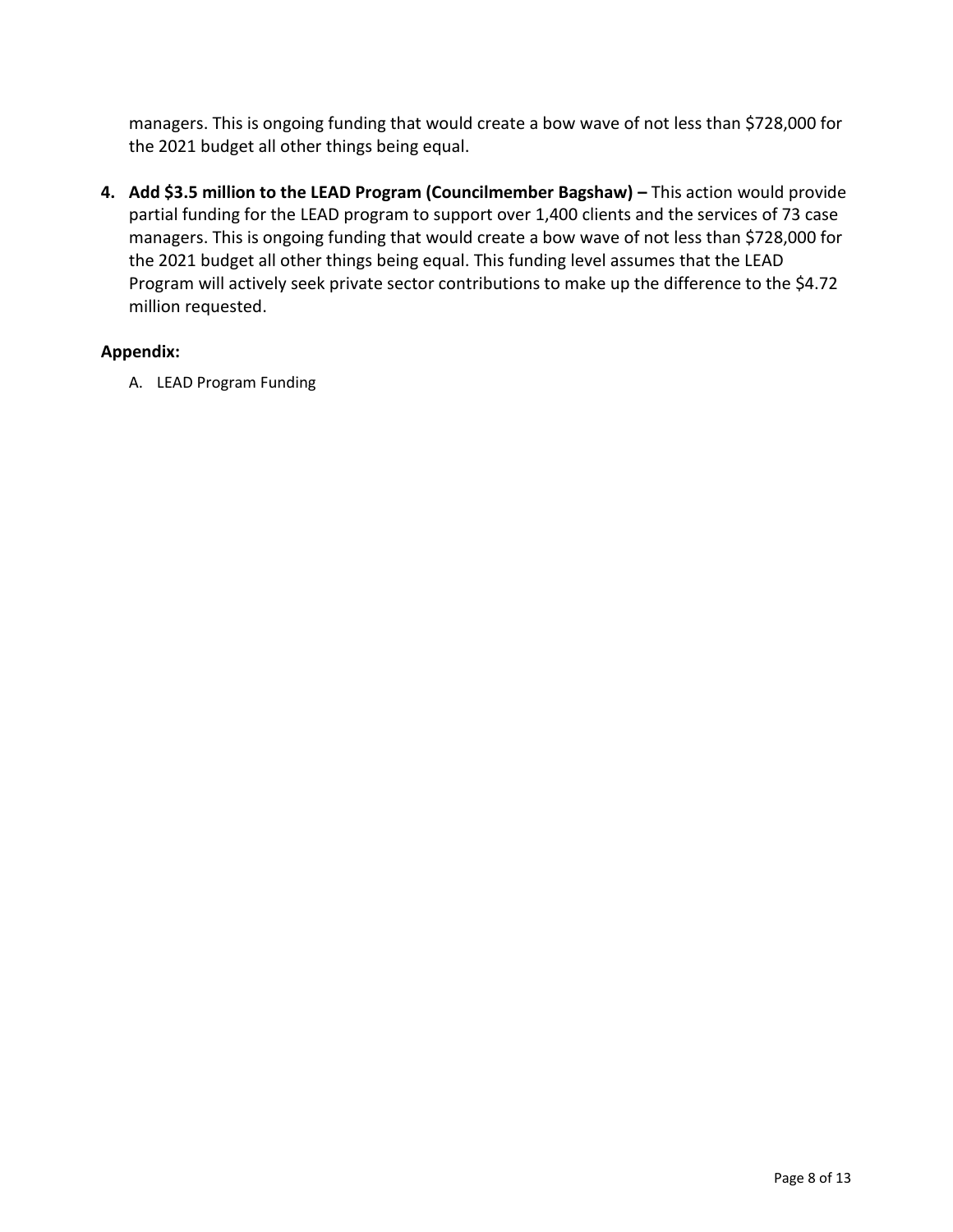#### **LEAD Program Funding**

LEAD focuses on reducing recidivism and improving psychosocial outcomes for people who have been, or are at risk to be, engaged in the criminal justice system. LEAD also focuses on individuals engaged in law violations due to behavioral health conditions, continued drug use and/or extreme poverty. The goal of LEAD is to reduce law violations by participants through use of harm reduction-based case management, prolonged engagement and coordination among justice system, law enforcement, human services and neighborhood partners. Program evaluations have found LEAD's point-of-arrest referrals are an effective, evidence-based method of achieving program goals and outcomes.

LEAD estimates 70 percent of its clients are referred through social contacts while the other 30 percent are arrest referrals. While social contact referrals are not true point-of-arrest diversions, the majority of referrals are made by SPD officers who consider a client's criminal background before making referrals. In all cases, social contact referrals must be based on officers having a basis of knowledge of understanding that the individual violates the law related on behavioral health issues or poverty. LEAD staff have also indicated that approximately 80 percent of its clients are homeless.

LEAD's governing structure is comprised of the Public Defender Association (PDA), the King County Prosecutor's Office, the Office of the Mayor, the City Council, the King County Council, Evergreen Treatment Services, SPD, the King County Sheriff's Office, the City Attorney's Office, the American Civil Liberties Union, and other community stakeholders that participate in LEAD's Operations Group.

Arrest diversion criteria were expanded in 2018 to include a population of clients with higher acuity mental illness. Beginning July 2018, LEAD law enforcement partners are able to refer individuals to LEAD when they are involved with a wider range of offenses, including criminal trespass; theft; and property destruction, which collectively account for nearly half of cases in which individuals were held for competency evaluation by the Seattle Municipal Court in the first quarter of 2018.

Funding History**:** The flagship LEAD program was launched in Belltown in 2011, and, due to demand from other neighborhoods, the Mayor and the Council have expanded the program to other downtown neighborhoods in 2014 and to the East Precinct in 2016. The 2018 Adopted Budget included a total of \$996,600 in appropriations for the LEAD program for established service areas as well as \$750,000 that was proposed to be provided for LEAD to expand its services into the North Precinct. The Council imposed a proviso on the \$750,000, which required the LEAD program to expand its eligibility criteria to include parking infractions or other traffic violations related to vehicular living.

In the 2019 Adopted Budget and again in the 2020 Endorsed Budget, LEAD received \$462,000 per year to expand its services citywide, which included the South and Southwest precincts. The 2020 Endorsed Budget included an additional \$288,000 for additional case managers to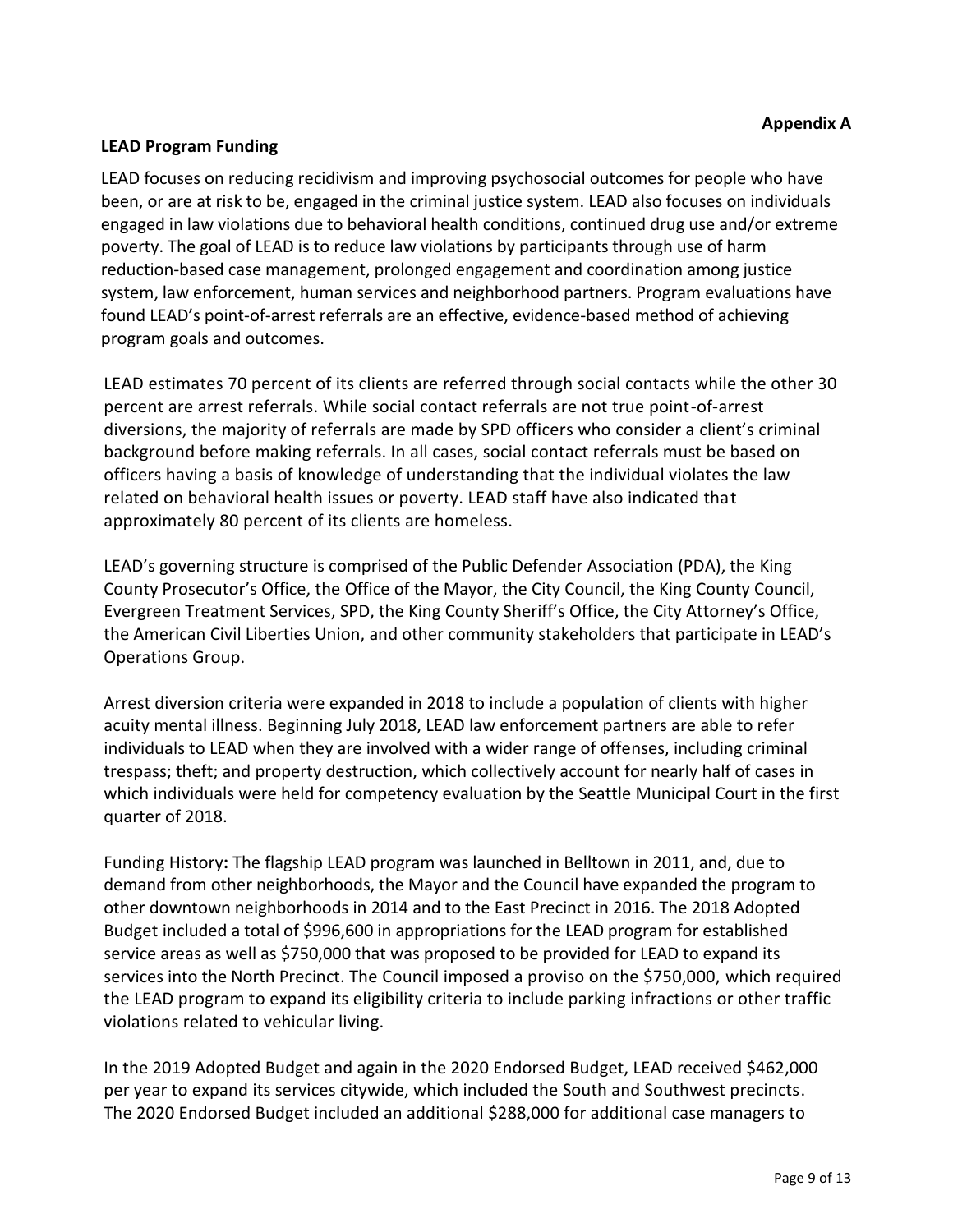support the increased caseload that was expected as LEAD expanded into the southern areas of the City, and/or to respond to increased demand in existing service areas. The 2020 Proposed Budget matched the funding from the 2020 Endorsed Budget.





The LEAD program's non-City funding includes the following**:**

 $\overline{a}$ 

- King County will provide LEAD \$3.7 million for services in 2020. Of this amount, Seattle is authorized to use \$1.6 million. The remainder (\$2.1 million) largely goes to South King County and Burien.
- LEAD was awarded grant funding as part of the Trueblood Court Settlement Agreement.<sup>2</sup> Program staff expect that approximately \$718,000 of this funding will support in Seattle LEAD clients whose law violations were thought to stem from high acuity mental health needs.
- LEAD received private foundation grants during its pilot phase in 2011-2015, but by design, those funds were replaced by public support as of 2016. LEAD-Seattle could be eligible for federal Comprehensive Addition and Recovery Act (CARA) funding as well as state-level funding in WA (HB 1767 via Washington Association of Sheriffs and Police Chiefs). The next CARA grant cycle will not open until summer 2020 and funds won't be available until 2021. HB 1767 funds are small in number compared to anticipated demand (\$1 million statewide each fiscal year).

<sup>2</sup> For a description of the Trueblood settlement, *see* [https://www.dshs.wa.gov/bha/division-behavioral-health-and](https://www.dshs.wa.gov/bha/division-behavioral-health-and-recovery/trueblood-et-al-v-washington-state-dshs)[recovery/trueblood-et-al-v-washington-state-dshs.](https://www.dshs.wa.gov/bha/division-behavioral-health-and-recovery/trueblood-et-al-v-washington-state-dshs)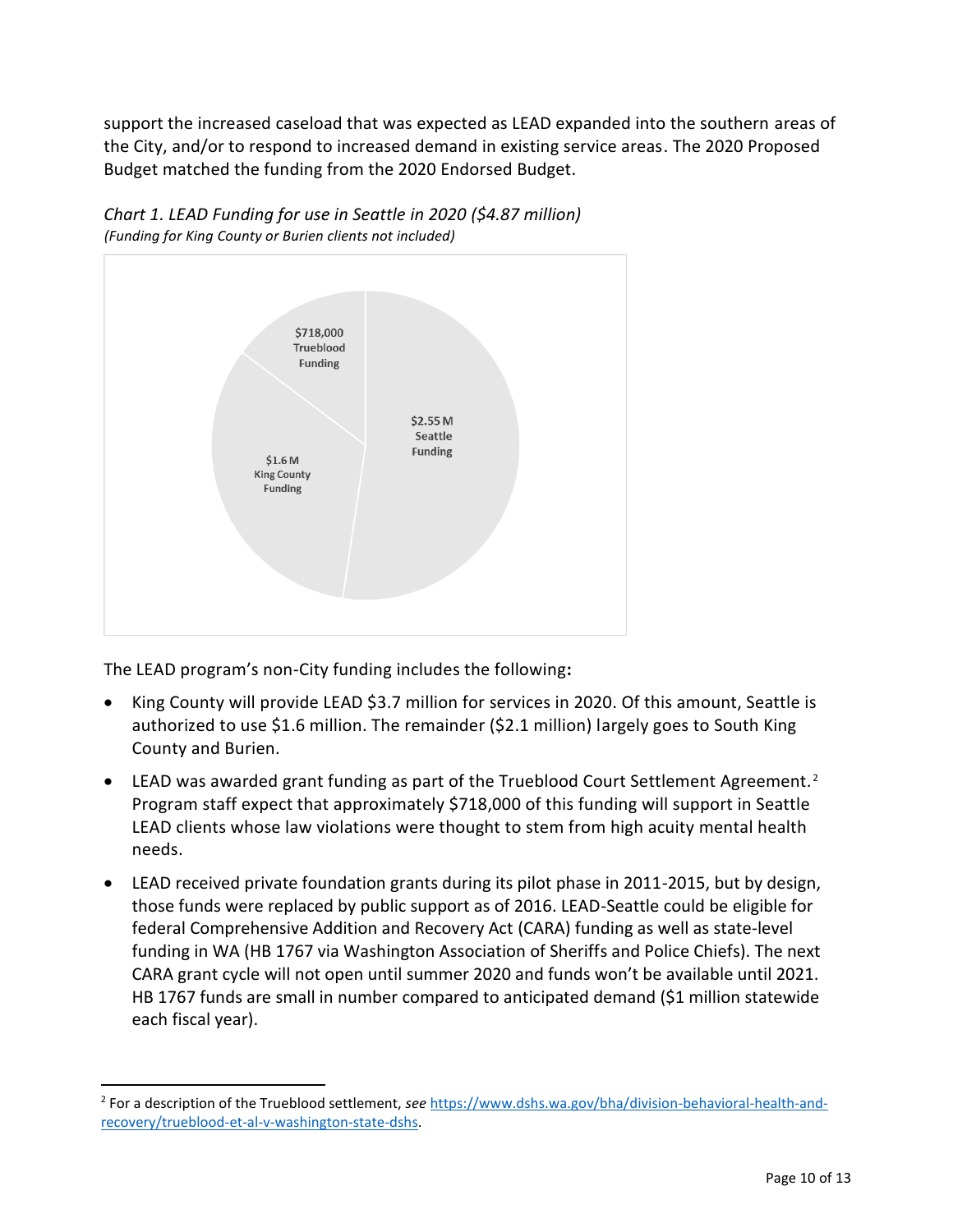## Expansion of LEAD into the North and South Precincts

As noted above, LEAD began to expand its services into the North precinct in 2018 and began in 2019 to provide service in the SoDo area of the South Precinct. The program found that referrals from the North precinct came in at a rate that was significantly higher than the program had originally projected. Meanwhile, broader training and improved communications resulted in modest increases of referrals in the East and West precincts.

According to LEAD staff, the initial referral rate in SODO was somewhat suppressed because LEAD project managers communicated to South precinct commanders that capacity was limited due to caseload pressures and the lack of a neighborhood-based workspace.

LEAD expects that the planned opening of a workplace in SODO later in 2019 will increase the number of referrals. LEAD has not yet offered referral options in the southern areas of the South Precinct or in the Southwest Precinct at this point, but the Program expects that referrals from the Southwest Precinct could begin in late 2019 when workspace becomes available in Burien.

Program staff have indicated that LEAD's caseload increase in 2019 (see discussion in the following section) occurred in part due to a number of operations that SPD conducted related to public perception of hotspots of low-level crime and disorder downtown and on Aurora. As more operations are planned, referrals will increase.



## *Chart 2: Referrals that are made by SPD Precinct Officers*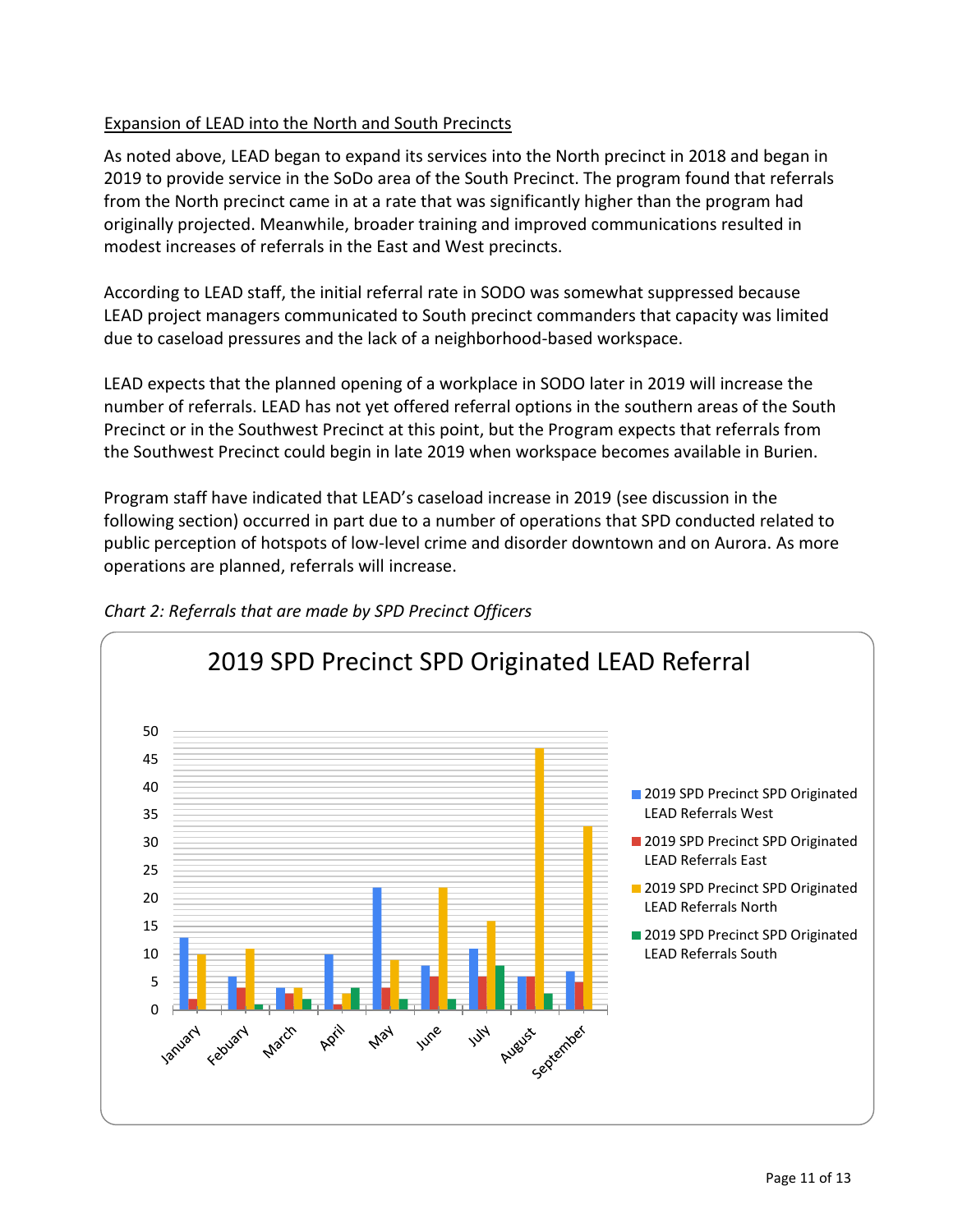## Caseload Growth

LEAD staff have indicated that referrals and intakes are expanding faster than the Program's case management capacity. In 2019, the Program nearly doubled its existing clients growing from a pre-2019 total of 388 cases to a current active client of 754 in September 2019. Program staff expect the caseload to grow to 829 by the end of 2019 and believe that current referral rates could result in an active client count of 1,400 by the end of 2020. Chart 2 above shows where the LEAD program has experienced growth in 2019.

On average, each case managers are assigned 44 cases, a level that is not sustainable and could prevent the Program from providing the kind of service that clients need to be successful. LEAD management staff have indicated that caseloads should not exceed 25 cases per manager, based on historical experiences and to maintain fidelity to the evidence-based model.



## *Chart 3. Expected Caseload Growth (Projections by LEAD staff)*

SPD indicates that LEAD's projected increase in case load assumes a linear trajectory that is inconsistent with the SPD's experience in the precincts that have implemented LEAD. SPD staff anticipates a large number of LEAD referrals will be made after initial implementation of the program in each new geographic area. However, staff also anticipates that law enforcement referrals will level off as eligible participants are enrolled in the program.

Central Staff believes it is likely that referrals in SoDo will increase when LEAD managers release the capacity restrictions that have been placed on SoDo referrals. Additionally, unrestricted referral opportunities in the rest of the South Precinct and in West Seattle are also likely to increase caseload. Unless the LEAD program changes its current referral practices (e.g., deciding to refer only point-of-arrest clients), it does not seem unreasonable that the caseload could grow at the rate LEAD staff are projecting.

## LEAD Client Service Measures

LEAD program staff presented the measures below at a presentation before the Budget Committee on October 2, 2019. The Mayor's Office has been working with Program staff to